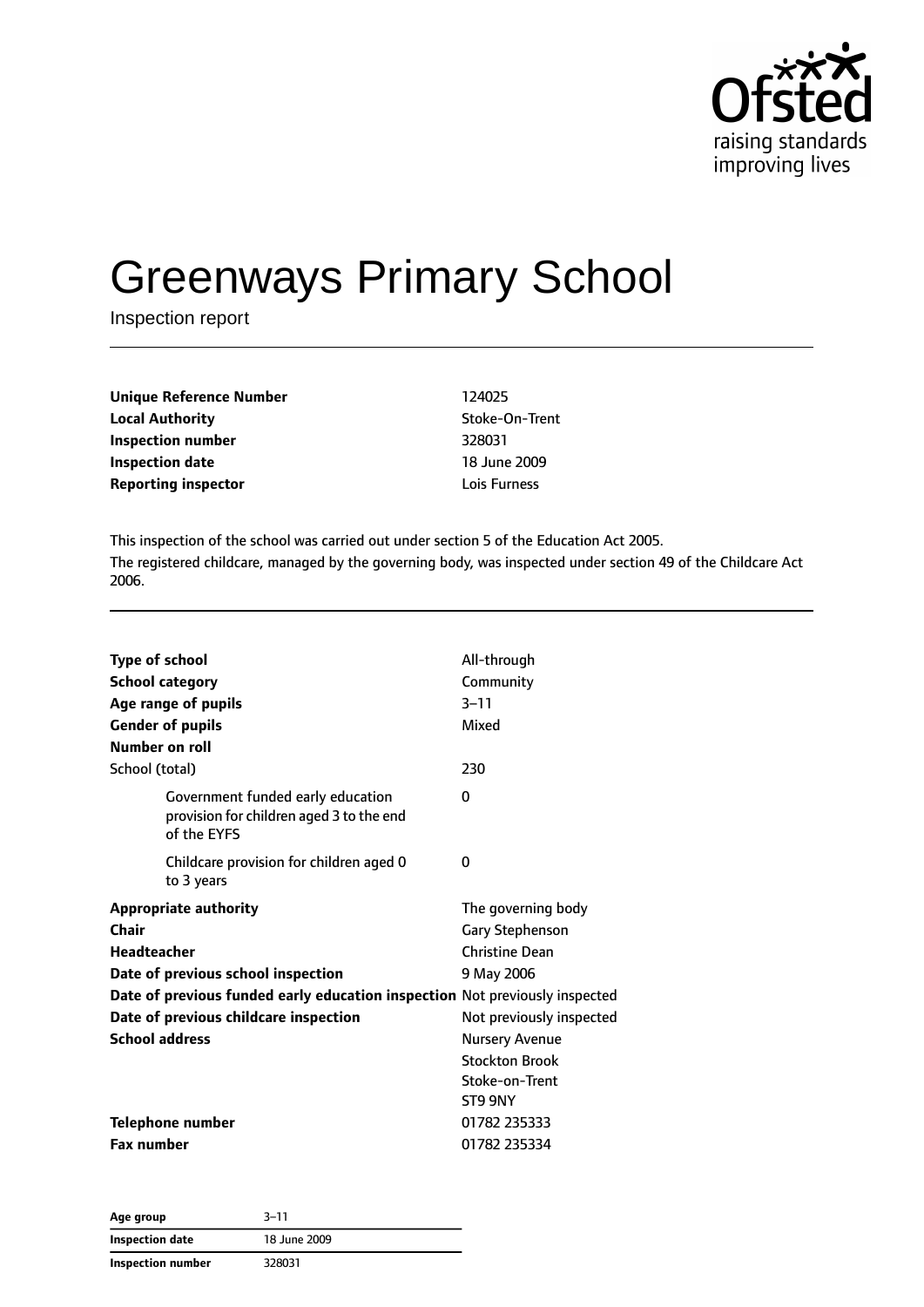.

<sup>©</sup> Crown copyright 2009

Website: www.ofsted.gov.uk

This document may be reproduced in whole or in part for non-commercial educational purposes, provided that the information quoted is reproduced without adaptation and the source and date of publication are stated.

Further copies of this report are obtainable from the school. Under the Education Act 2005, the school must provide a copy of this report free of charge to certain categories of people. A charge not exceeding the full cost of reproduction may be made for any other copies supplied.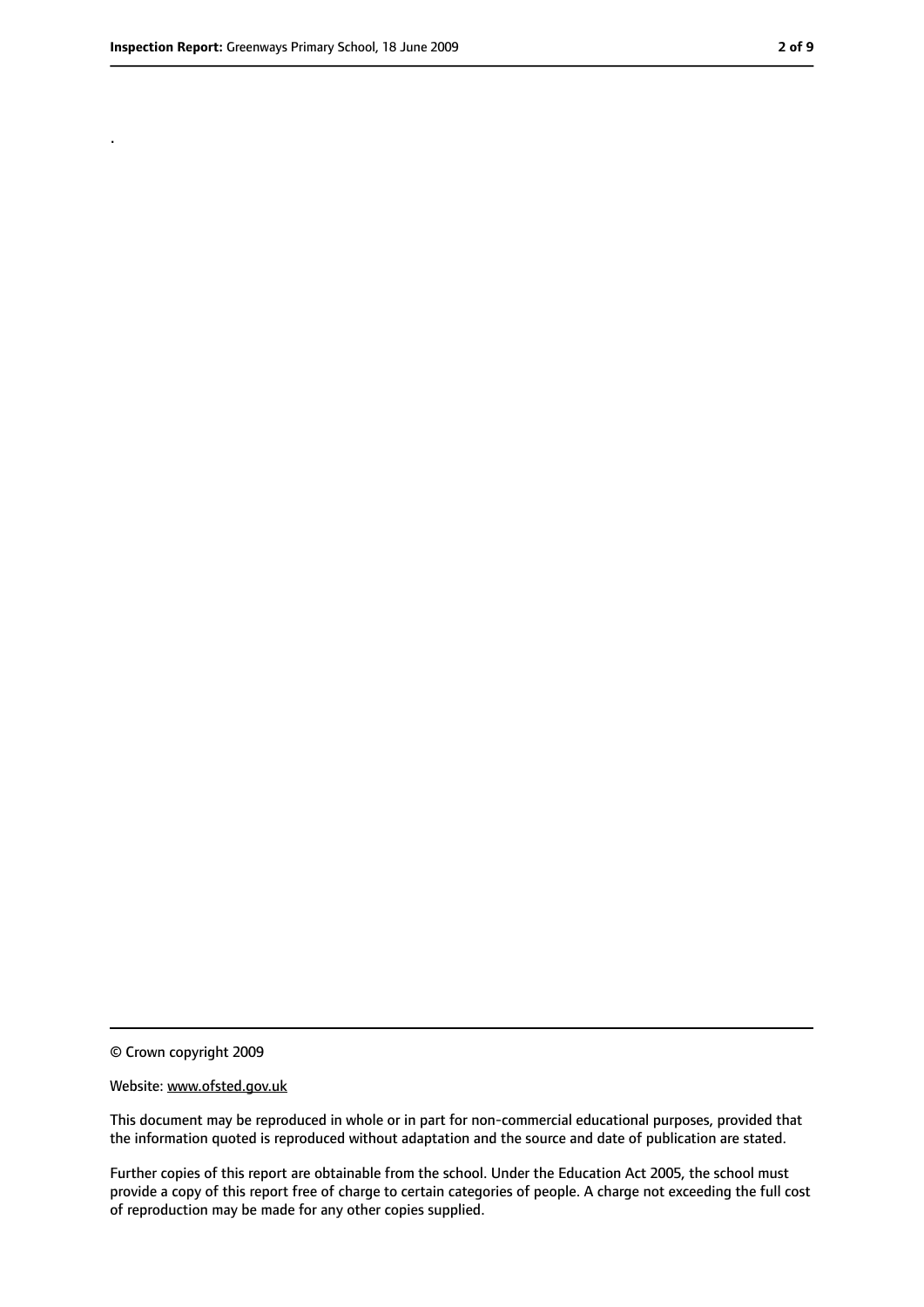# **Introduction**

The inspection was carried out by two additional inspectors who evaluated the overall effectiveness of the school and investigated the following issues:

- the effectiveness of the school's actions in raising standards in science
- how well pupils are involved in knowing how to improve their work
- how far the school has progressed in its work in promoting pupils' understanding of community cohesion.

Evidence was gathered from observations of pupils at work and play, discussions with staff, governors and pupils, scrutiny of pupils' work and school documentation and an analysis of parents' views. Other aspects of the school's work were not investigated in detail, but the inspectors found no evidence to suggest that the school's own assessments, as given in its self-evaluation, were not justified, and these have been included where appropriate in this report.

## **Description of the school**

In this smaller-than-average primary school the vast majority of pupils are from White British backgrounds. The proportion of pupils with learning difficulties and/or disabilities is below average. Early Years Foundation Stage provision is provided in the Nursery and Reception classes. On site there is a before- and after-school club, 'Greenways Fun Club' that is not managed by the governing body. Since the previous inspection, there have been significant staff changes, with a new headteacher, deputy headteacher and three new teachers appointed.

#### **Key for inspection grades**

| Grade 1 | Outstanding  |
|---------|--------------|
| Grade 2 | Good         |
| Grade 3 | Satisfactory |
|         |              |

Grade 4 Inadequate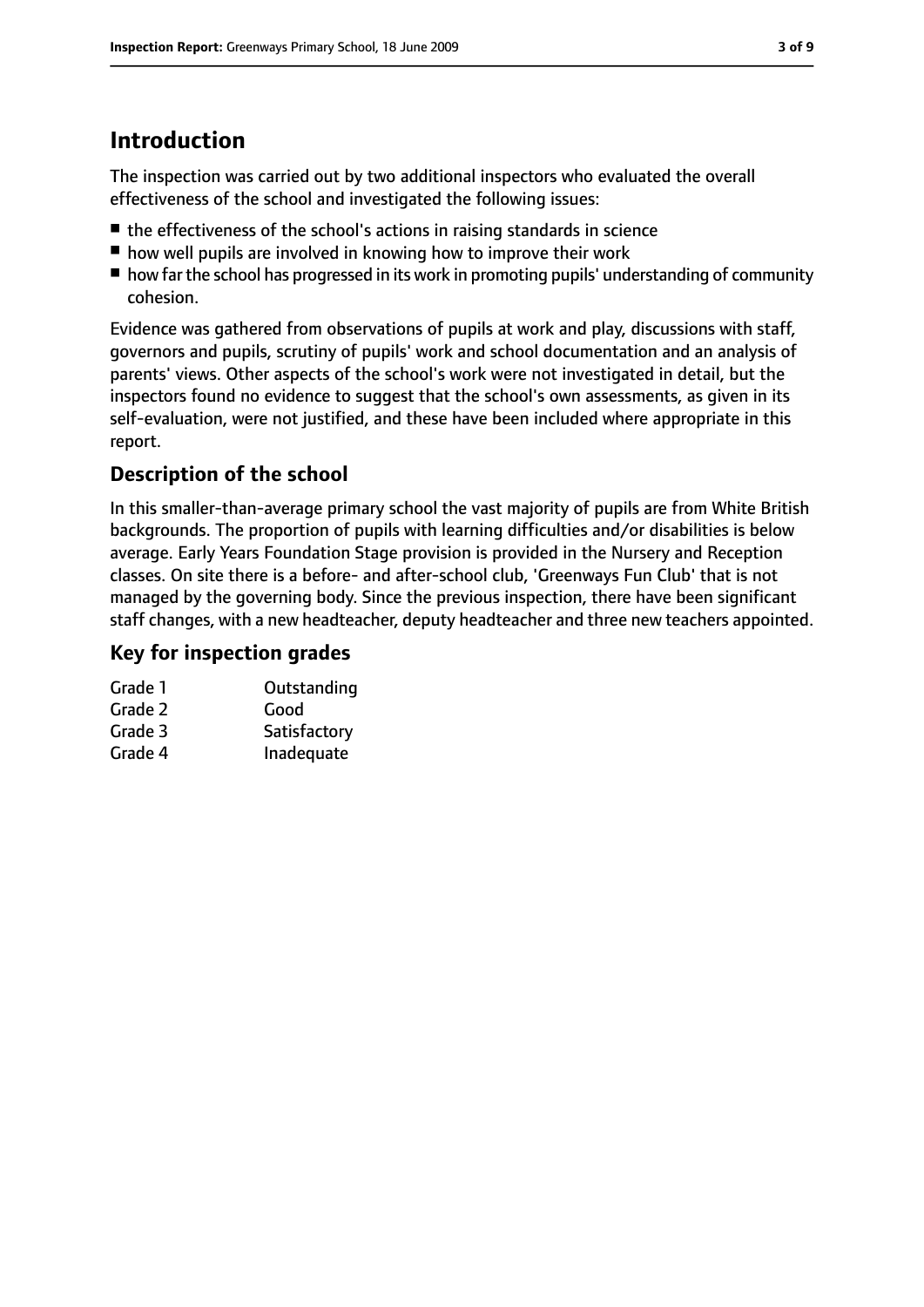## **Overall effectiveness of the school**

#### **Grade: 2**

Greenways is a good school where pupils are keen to learn. The majority of parents are strongly supportive, and value the good care provided for their children. One parent, who reflected the views of many, accurately wrote, 'All concerned appear to be striving hard to improve standards, introduce new initiatives and continue to make Greenways a happy, caring school which children enjoy.' This success is due to the good leadership of the headteacher, who has successfully steered the school through an unsettling period of staffing changes. Now, staffing issues have been resolved, there is a strong team spirit, with staff willing to take on new ideas in order to achieve the best for all pupils. Leadership and management are good, and leaders at all levels, including governors, have a realistic and accurate view of the school's effectiveness.

Since the previous inspection, standards have risen, and are now above average in English and mathematics. However, the leadership recognises that in the past, pupils have not attained as highly asthey should in science, and progress has only been satisfactory. The deputy headteacher has recently taken over responsibility for this subject, and has taken swift action to improve pupils' progress. A detailed audit has identified that pupils in the past have had insufficient opportunities to develop their investigative and experimental skills. This is being rectified, and the new leader has introduced a rigorous assessment and tracking system. These actions are starting to have an effect, and pupils' progress is now accelerating in this subject. Pupils with learning difficulties and/or disabilities make good progress in relation to their starting points. Several parents who have children who need extra support and guidance wrote to praise the staff for the successful integration of their children into the life of the school. The school's track record of improvement shows that is has good capacity to develop further.

Pupils enjoy school because of good teaching. Lessons are lively, with well-behaved pupils thoughtfully engaged in their work. They are active participants discussing ideas, and asking questions. Pupils know what they are expected to learn, and they are provided with useful information about how to succeed. However the feedback given in their books varies. Not all teachers consistently mark work so pupils know exactly how well they have done, and how to make their work better. There is better practice in writing books, but even this is not consistent and pupils do not always have time to respond to the comments made. The teachers and teaching assistants throughout the school are positive, and have good relationships with the pupils. The curriculum meets pupils' needs and interests well with a strong emphasis on creativity. There is a wide range of extra-curricular activities including clubs, visits and visitors. Pupils are very enthusiastic about these and enjoy the good opportunities they have to work with organisations in and around their local community. For example, creating a carving by the local canal or singing at the Victoria Hall. The school's commitment to work in its local community is good, but it has not developed the national and global elements to the same extent, meaning that its overall contribution to community cohesion is satisfactory. Pupils do not have a secure enough understanding of the multicultural society in which they live.

Pupils' good quality personal development and well-being have been sustained since the last inspection. They are reflected in their good attendance. Their spiritual, moral, social and cultural development is good, and is illustrated in the way they conduct themselves around school as well as in their attitudes to each other and to adults. Pupils have a good understanding of keeping healthy and the importance of eating a balanced diet. The Activemark award and Healthy School status confirm the school's commitment to this aspect of pupils' education. Pupils know how to keep safe and speak knowledgeably about road and water safety and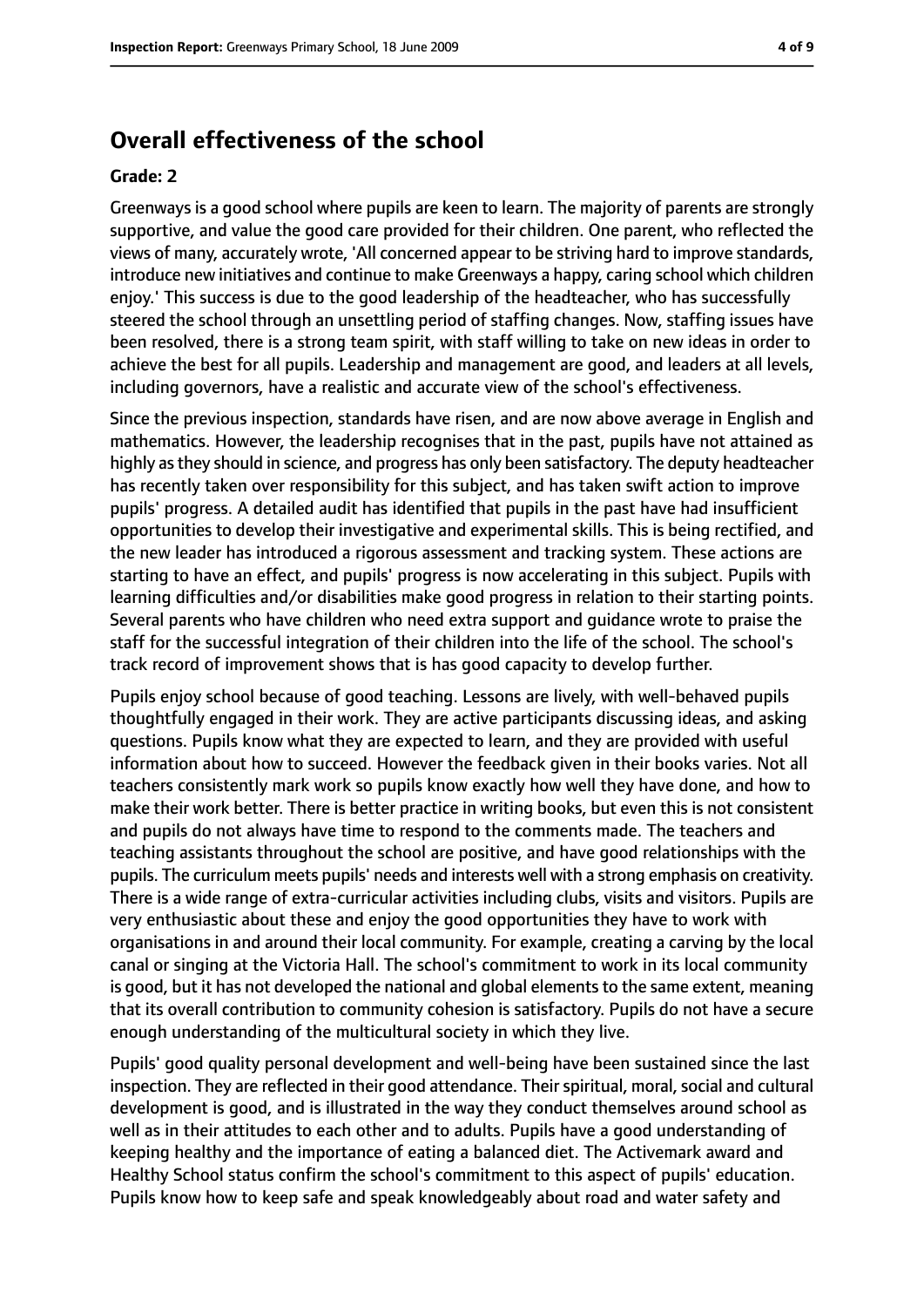'stranger danger', for example. Care, guidance and support are good and arrangements for safeguarding pupils meet current requirements. Pupils feel safe and say any bullying is sorted out quickly and fairly. They say they have no hesitation in asking an adult for help. Pupils enjoy helping others as they enthusiastically collect money for different charities. They are proud to be members of the school and Eco councils. The good development of pupils' personal skills alongside their good basic skills of literacy, numeracy, and information and communication technology ensures they are prepared well for the future.

#### **Effectiveness of the Early Years Foundation Stage**

#### **Grade: 2**

When children first start in the Nursery the majority of them have skills that broadly match those expected for their age. Because of good teaching, they progress well and by the end of the Reception Year, an above-average proportion of children have higher levels of skills than those typically found. Achievement is good. Good care and support mean that children develop their personal and social skills well and behaviour is good. Staff are knowledgeable about how young children learn and there is a good balance between those activities that are adult led and those that are chosen by the child. The classrooms are bright and stimulating with lots of examples of children's work to remind them of their learning. Staff observe and record children's progress carefully and use this information thoughtfully to plan the next steps in learning. A satisfactory outdoor area is available for both classes. However in the Nursery, this is not used well enough to ensure children have continued access throughout the school day. Detailed planning is available for indoor learning, but it is not as explicit for the outdoor classroom. Leadership and management are good. The staff work together very closely as a team, to enable children to develop a love of school. There is a clear understanding of how to improve the provision in order to raise achievement. Parents think the staff do a good job. Comments such as, 'My child is happy because of friendly, caring staff,' and, 'There is an engaging curriculum which excites children,' confirm how pleased parents are with provision in this key stage.

#### **What the school should do to improve further**

- Ensure teachers consistently provide pupils with clear feedback about the strengths of their written work and how to make it even better.
- Develop pupils' understanding of national and global communities.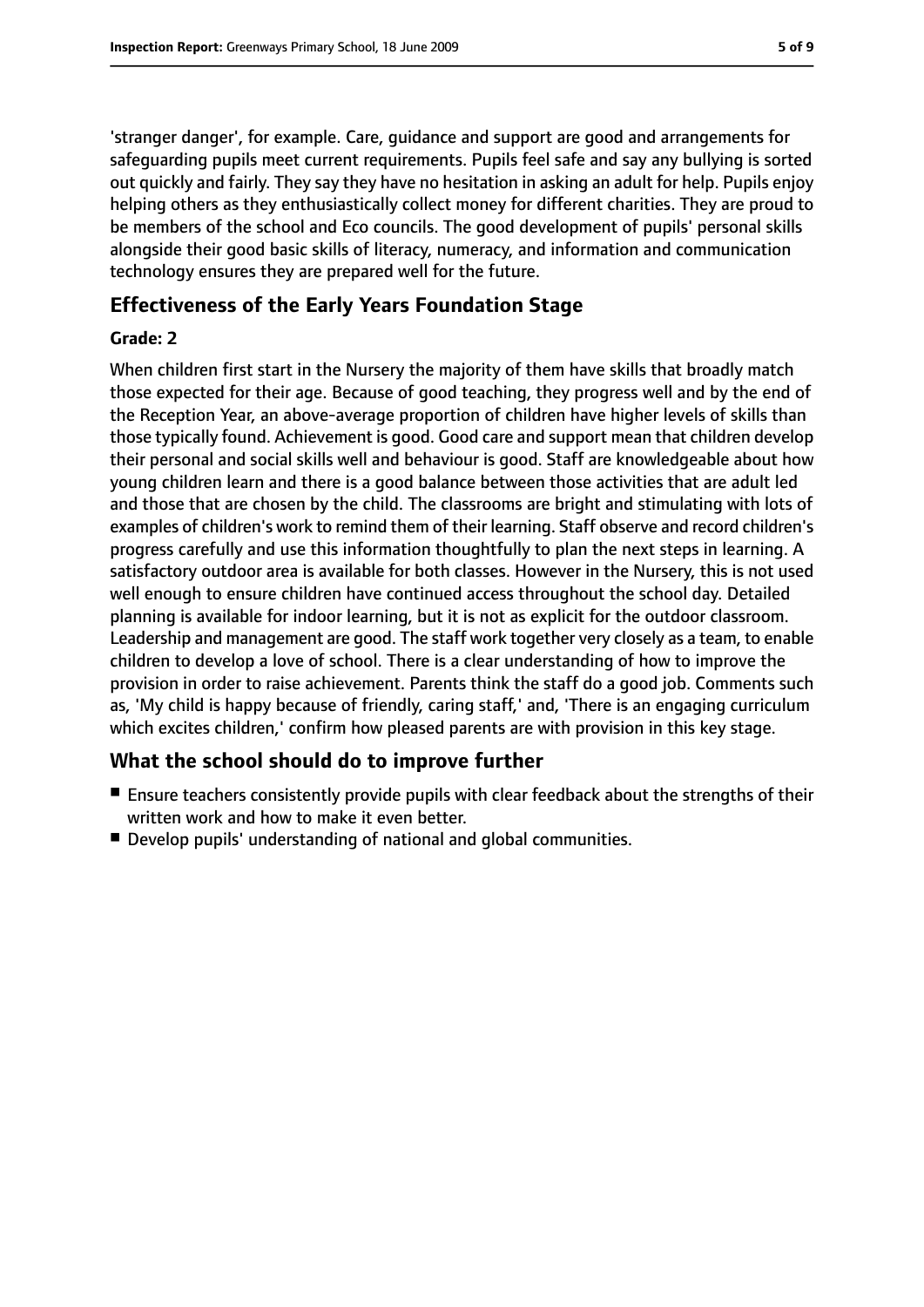**Any complaints about the inspection or the report should be made following the procedures set out in the guidance 'Complaints about school inspection', which is available from Ofsted's website: www.ofsted.gov.uk.**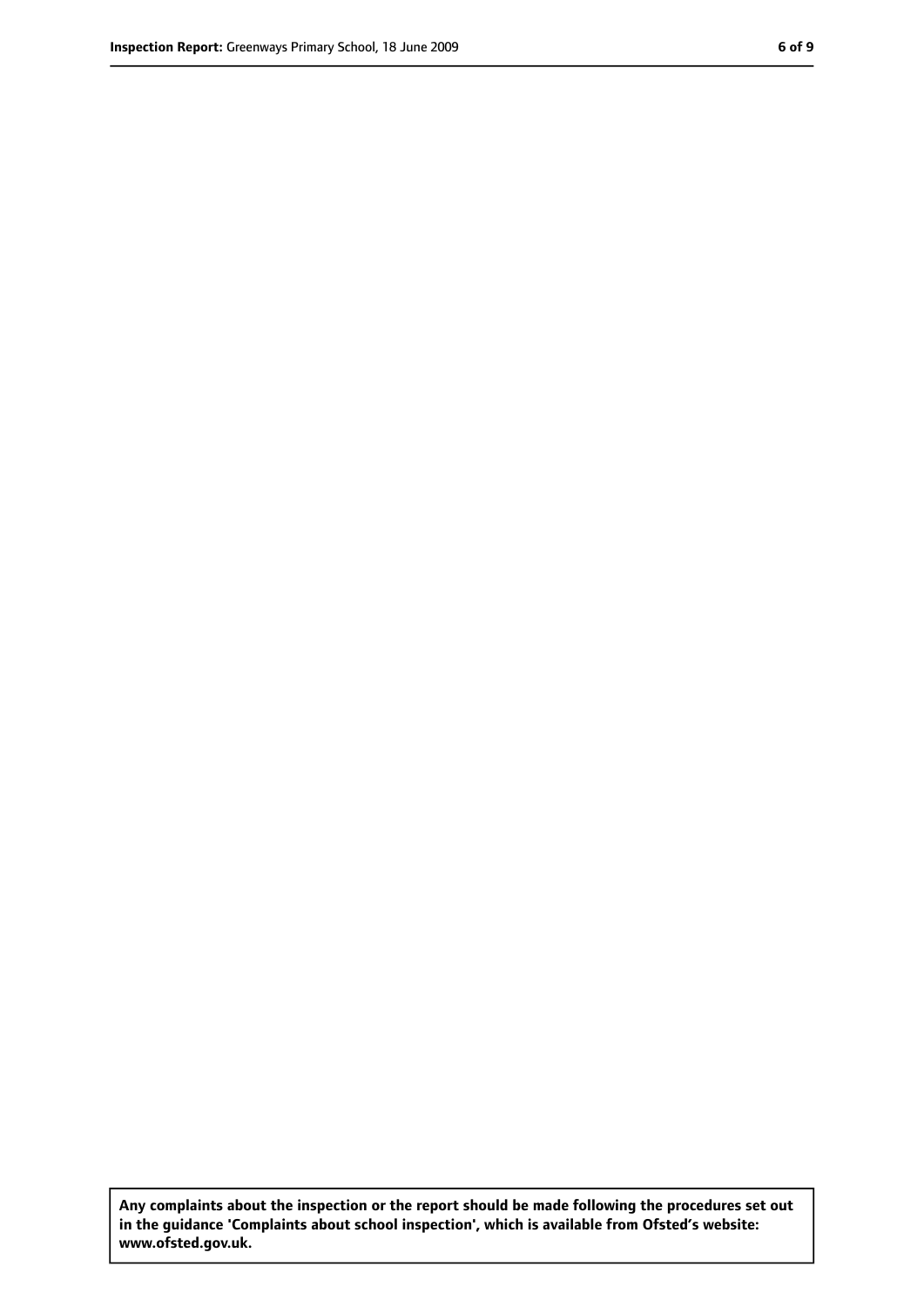# **Inspection judgements**

| ˈ Key to judgements: grade 1 is outstanding, grade 2 good, grade 3 satisfactory, and | <b>School</b>  |
|--------------------------------------------------------------------------------------|----------------|
| arade 4 inadequate                                                                   | <b>Overall</b> |

#### **Overall effectiveness**

| How effective, efficient and inclusive is the provision of<br>education, integrated care and any extended services in meeting the<br>needs of learners? |     |
|---------------------------------------------------------------------------------------------------------------------------------------------------------|-----|
| Effective steps have been taken to promote improvement since the last<br>inspection                                                                     | Yes |
| How well does the school work in partnership with others to promote learners'<br>well being?                                                            |     |
| The capacity to make any necessary improvements                                                                                                         |     |

## **Effectiveness of the Early Years Foundation Stage**

| How effective is the provision in meeting the needs of children in the<br>l EYFS?            |  |
|----------------------------------------------------------------------------------------------|--|
| How well do children in the EYFS achieve?                                                    |  |
| How good are the overall personal development and well-being of the children<br>in the EYFS? |  |
| How effectively are children in the EYFS helped to learn and develop?                        |  |
| How effectively is the welfare of children in the EYFS promoted?                             |  |
| How effectively is provision in the EYFS led and managed?                                    |  |

#### **Achievement and standards**

| How well do learners achieve?                                                                               |  |
|-------------------------------------------------------------------------------------------------------------|--|
| The standards <sup>1</sup> reached by learners                                                              |  |
| How well learners make progress, taking account of any significant variations<br>between groups of learners |  |
| How well learners with learning difficulties and/or disabilities make progress                              |  |

#### **Annex A**

<sup>&</sup>lt;sup>1</sup>Grade 1 - Exceptionally and consistently high; Grade 2 - Generally above average with none significantly below average; Grade 3 - Broadly average to below average; Grade 4 - Exceptionally low.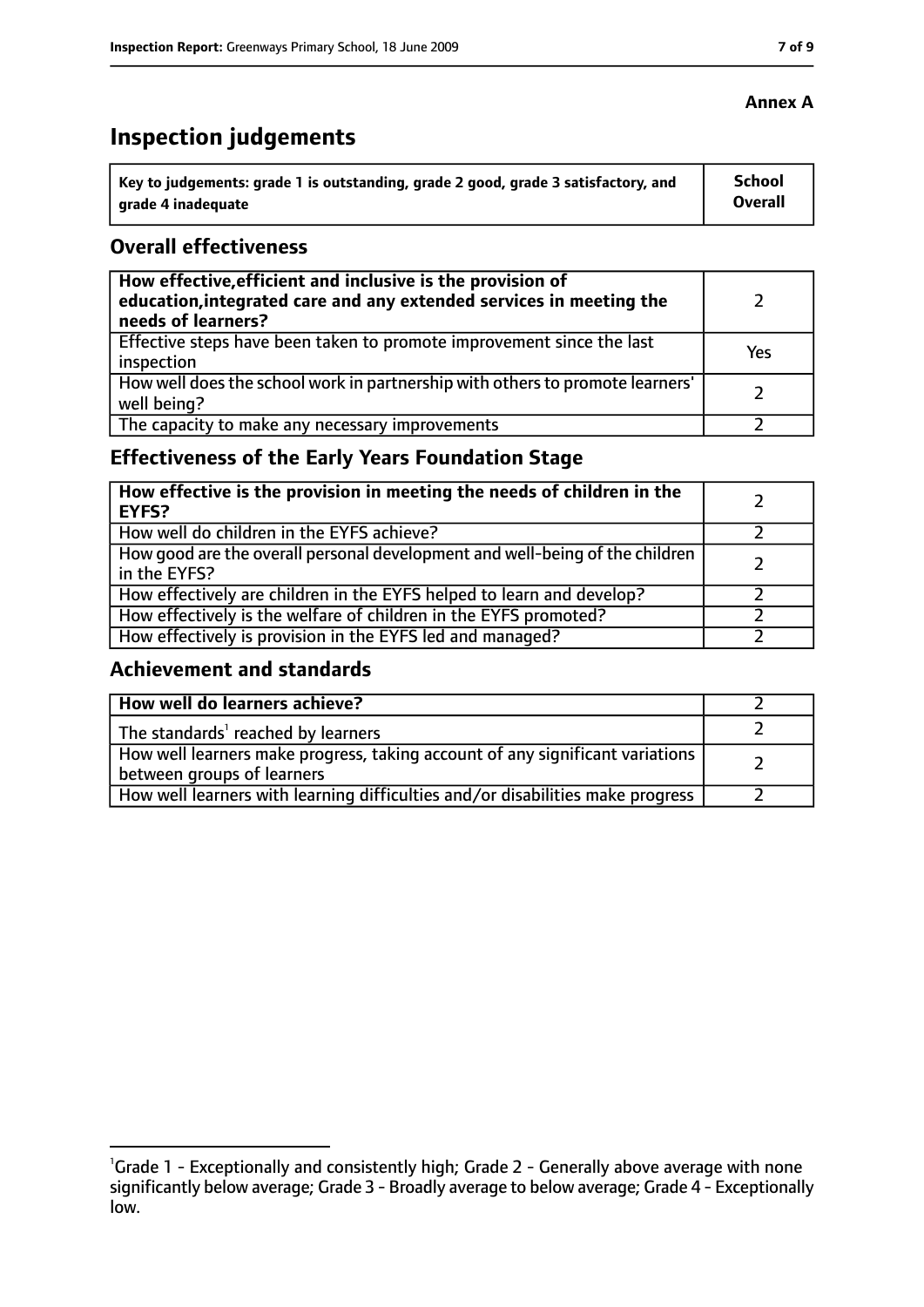## **Personal development and well-being**

| How good are the overall personal development and well-being of the<br>learners?                                 |  |
|------------------------------------------------------------------------------------------------------------------|--|
| The extent of learners' spiritual, moral, social and cultural development                                        |  |
| The extent to which learners adopt healthy lifestyles                                                            |  |
| The extent to which learners adopt safe practices                                                                |  |
| The extent to which learners enjoy their education                                                               |  |
| The attendance of learners                                                                                       |  |
| The behaviour of learners                                                                                        |  |
| The extent to which learners make a positive contribution to the community                                       |  |
| How well learners develop workplace and other skills that will contribute to<br>their future economic well-being |  |

# **The quality of provision**

| How effective are teaching and learning in meeting the full range of<br>learners' needs?              |  |
|-------------------------------------------------------------------------------------------------------|--|
| How well do the curriculum and other activities meet the range of needs and<br>interests of learners? |  |
| How well are learners cared for, quided and supported?                                                |  |

## **Leadership and management**

| How effective are leadership and management in raising achievement<br>and supporting all learners?                                              |     |
|-------------------------------------------------------------------------------------------------------------------------------------------------|-----|
| How effectively leaders and managers at all levels set clear direction leading<br>to improvement and promote high quality of care and education |     |
| How effectively leaders and managers use challenging targets to raise standards                                                                 |     |
| The effectiveness of the school's self-evaluation                                                                                               |     |
| How well equality of opportunity is promoted and discrimination eliminated                                                                      |     |
| How well does the school contribute to community cohesion?                                                                                      | 3   |
| How effectively and efficiently resources, including staff, are deployed to<br>achieve value for money                                          |     |
| The extent to which governors and other supervisory boards discharge their<br>responsibilities                                                  |     |
| Do procedures for safeguarding learners meet current government<br>requirements?                                                                | Yes |
| Does this school require special measures?                                                                                                      | No  |
| Does this school require a notice to improve?                                                                                                   | No  |